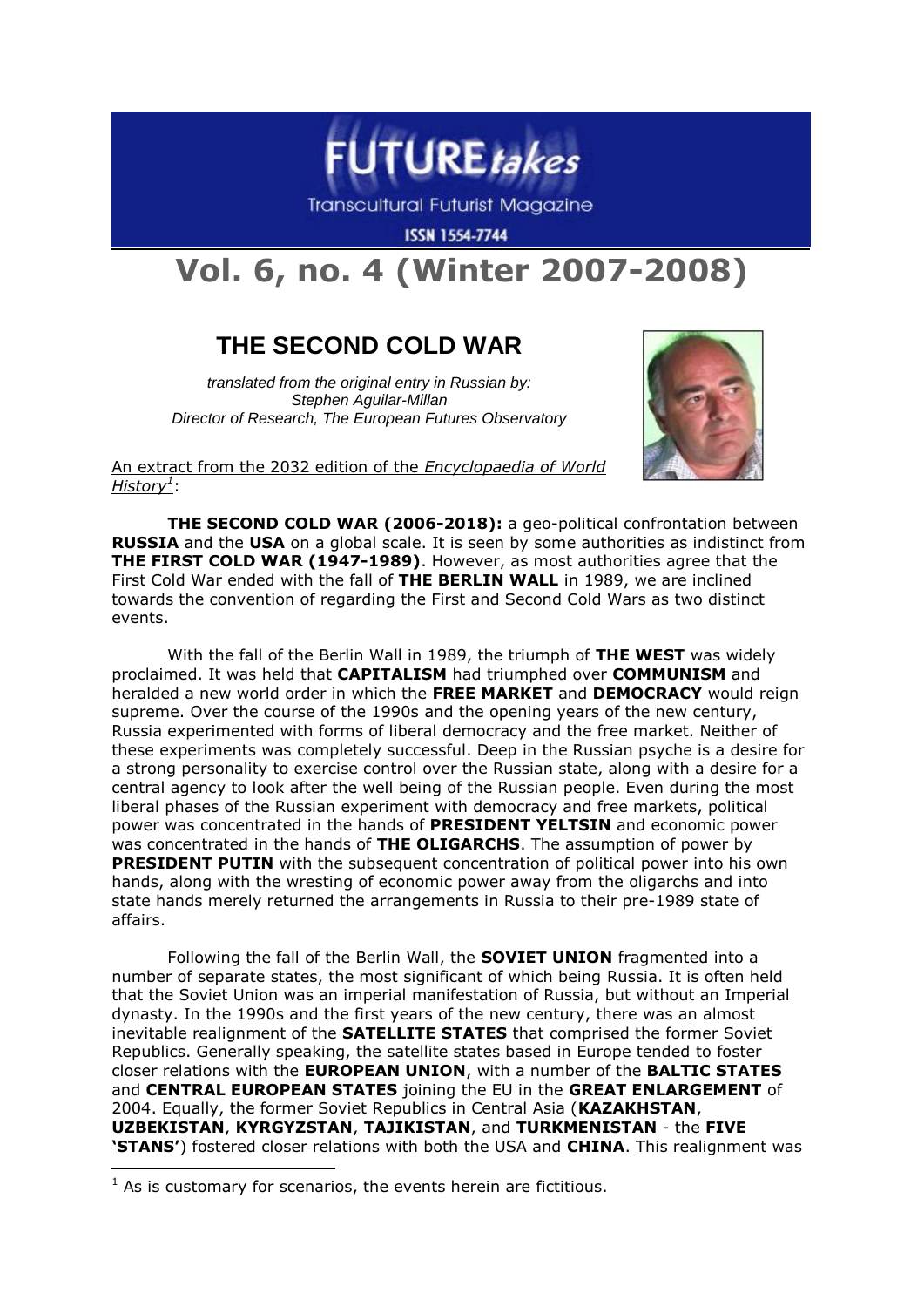not to the liking of Russia, and went a long way to determining Russian foreign policy in the early part of the twenty-first century.

It was the economic weakness of the Soviet economy rather than military defeat that led to the collapse of the Soviet Union. The economic reforms of the immediate post-Soviet era failed to stimulate the Russian economy sufficiently to give rise to growing prosperity in Russia. However, the advent of **PEAK OIL** gave a large stimulus to the Natural Resources Sector in the Russian economy. By 2006, Russia had the largest reserves of Natural Gas in the world and – according to some measures – was the largest oil exporter in the world. The influx of **PETRODOLLARS** gave a large stimulus to the Russian economy and formed the basis of a sharp increase in Russian per capita GDP. Whilst some of this newfound wealth was spent on improving the Russian infrastructure – see the rebuilding of **MOSCOW** – much of it was used to project and advance Russian foreign policy.

In the meantime, the USA, the main Russian adversary of the First Cold War, had not fared so well. Immediately after the fall of the Berlin Wall, the USA enjoyed a period of prolonged prosperity. Initially, this period of prosperity was due to the development of the '**NEW TECHNOLOGIES**' in the 1990s. However, by the early years of the new century, the impetus caused by the new technologies had waned somewhat, and further prosperity became reliant upon cheap money and cheap energy. The development of the Asian economies – particularly those of **JAPAN**, China and **SOUTH KOREA** – led to large inflows of investment capital into the USA, which helped to keep interest rates relatively low. This was further enhanced as many of the oil surpluses were further recycled into the US economy.

The reliance of the US economy on cheap energy was not made too evident until energy costs started to rise in the first decade of the new century. As the world moved towards peak oil, so the price of oil and natural gas rose. It was at this point that policy makers in Washington realised the extent to which they were dependent upon Middle Eastern oil. It was to secure the Middle Eastern oil supplies that the US became involved in the **SECOND GULF WAR**. This was a war that pinned down the US both militarily and in terms of diplomacy for first decade of the new century. Disengagement was attempted in 2008, but the resulting chaos in the oil markets led to a reversal of that policy.

The first act of the Second Cold War is seen by most authorities as the disruption of the gas supplies to Ukraine by Russia early in 2006. This followed a period of tension between the EU and the US on one side and Russia on the other side over whose satellite Ukraine should be. At the time, Ukraine was a classic '**BOUNDARY STATE.**' Eventually, Ukraine would become a firm supporter of Russia, but, at the time, it was also seen as a potential member of the EU. This gave the world a taste of what was to come.

The position of President Putin needed constitutional clarification in Russia. He was scheduled to stand down as President in 2008, but a new clause was added to the constitution in 2007 that allowed the President to stand for an unlimited number of terms and that extended the term of office from four to ten years. This gave the presidency of Mr Putin the longevity that it needed.

The key Russian foreign policy objective in 2008 was the restoration of Russia as a global power, and for it to regain the status that it had lost after the First Cold War. Russian foreign policy saw the US as the primary adversary, and devoted much time and energy to countering US influence. This was directed along two lines. By first detaching the other world players – primarily Japan, the EU, and China – from the US sphere of influence and then by exploiting the strategic weaknesses of the US economy.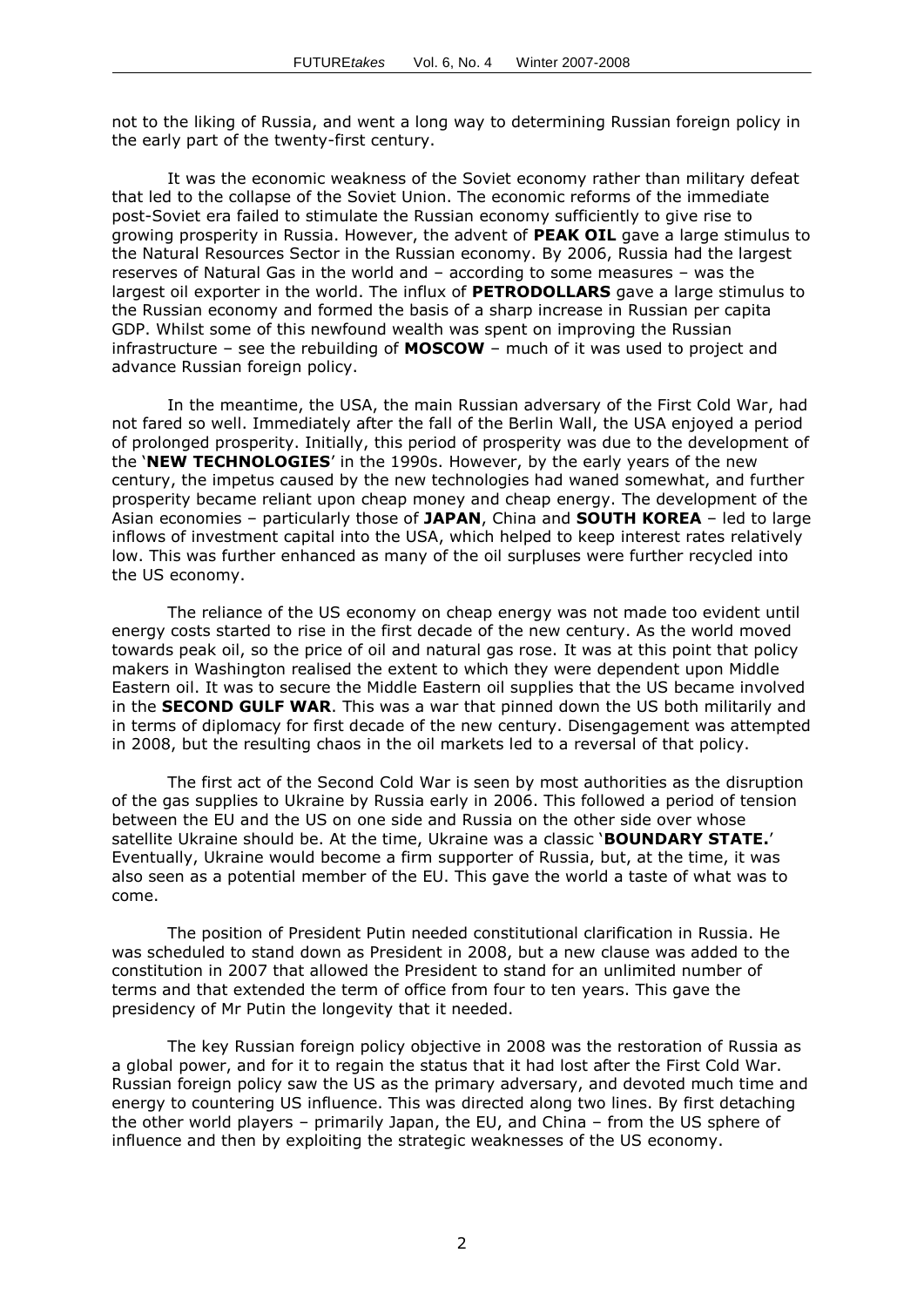Relations between the US on the one hand and the EU nations and Japan on the other had been somewhat strained in the early years of the twenty-first century. With the removal of the Soviet military threat to Europe after the First Cold War, Europe preoccupied with the issue of further integration. Whilst many European nations were predisposed towards the US view of the world, this did not constitute a blank cheque in diplomatic terms, and European support for the US always extracted a high price. Japanese preoccupations at this time were over the rise of China, the security of energy supplies, and the assertion of Japanese sovereignty in East Asia.

Russia was able to exploit these differences. Europe was suffering from an energy deficit, which had partly been resolved by a growing dependence upon Russian energy supplies – particularly of natural gas. Russia was able to enhance this dependence through a series of long term contracts for energy supply at relatively soft prices right out to 2015. Part of the Russian oil surpluses were used in the acquisition of key European companies – especially oil and gas distribution companies. By 2010, Russian companies owned, or had significant minority interests, in 68% of the oil and gas distribution market in the EU.

Equally, with very little indigenous natural resources, the security of energy supplies was a key issue for the Japanese government. The Russian government was able to exploit this, again, through the use of soft energy contracts. Japan was also given status as 'preferred customer' for Russian energy supplies, although this should be seen more in the context of Russian policy towards China rather than in terms of Russian policy towards Japan. However, it was Russia who orchestrated the Japanese permanent seat on the UN Security Council in 2011, and it was Russia who vetoed at the UN the resolution condemning Japan testing its first nuclear weapon in 2009. In the period 2006-2011, both Russia and Japan became much closer, at the expense of the US.

A third strand to Russian foreign policy was its treatment of the Five 'Stans' in Central Asia. The Five 'Stans' were former Soviet Republics, which Russia saw as a key part of their sphere of influence. However, the 'Five Stans' also border China, **IRAN**, and **AFGHANISTAN**. This geographical configuration was sufficient to cause both China and the US to take an active interest in the fate of the Five 'Stans.' The relative abundance of oil and natural gas reserves in the 'Five Stans' served to sow the sees of further discord, especially as after severe winter of 2009, both China and the US were showing signs of energy shortfalls.

World affairs worsened greatly after 2012. It was at this time that the Russian government felt that it could flex some of the global power that it had accrued in the first decade of the new century. It was almost a given certainty that the flashpoint for confrontation would be the Middle East. It transpired that Russia had provided covert support to Iran in the development of a nuclear programme and that Iran had diffused some of that technology to Hezbollah in Lebanon. The detonation of nuclear armed WMDs in Israel by a team of Hezbollah suicide bombers acted as a catalyst to warm up the cold war.

Israel retaliated through a small nuclear detonation in south Beirut. Russia drafted a resolution at the UN condemning the use of WMDs by a UN member state, which was vetoed by the US. Russia retaliated by halting all oil exports worldwide. The chaos in the oil market was an event that will be remembered for many generations. An accommodation was reached after eight months fraught negotiations, but the result was that order would be restored to the oil markets, but that the price of Russian compliance would be the abandonment of Israel by the US. The **PALESTINIAN STATE** was established, financed, and armed, by Russia. The Palestinian State exacted revenge against Israel within days of its formation, reducing it to the state in which it is today.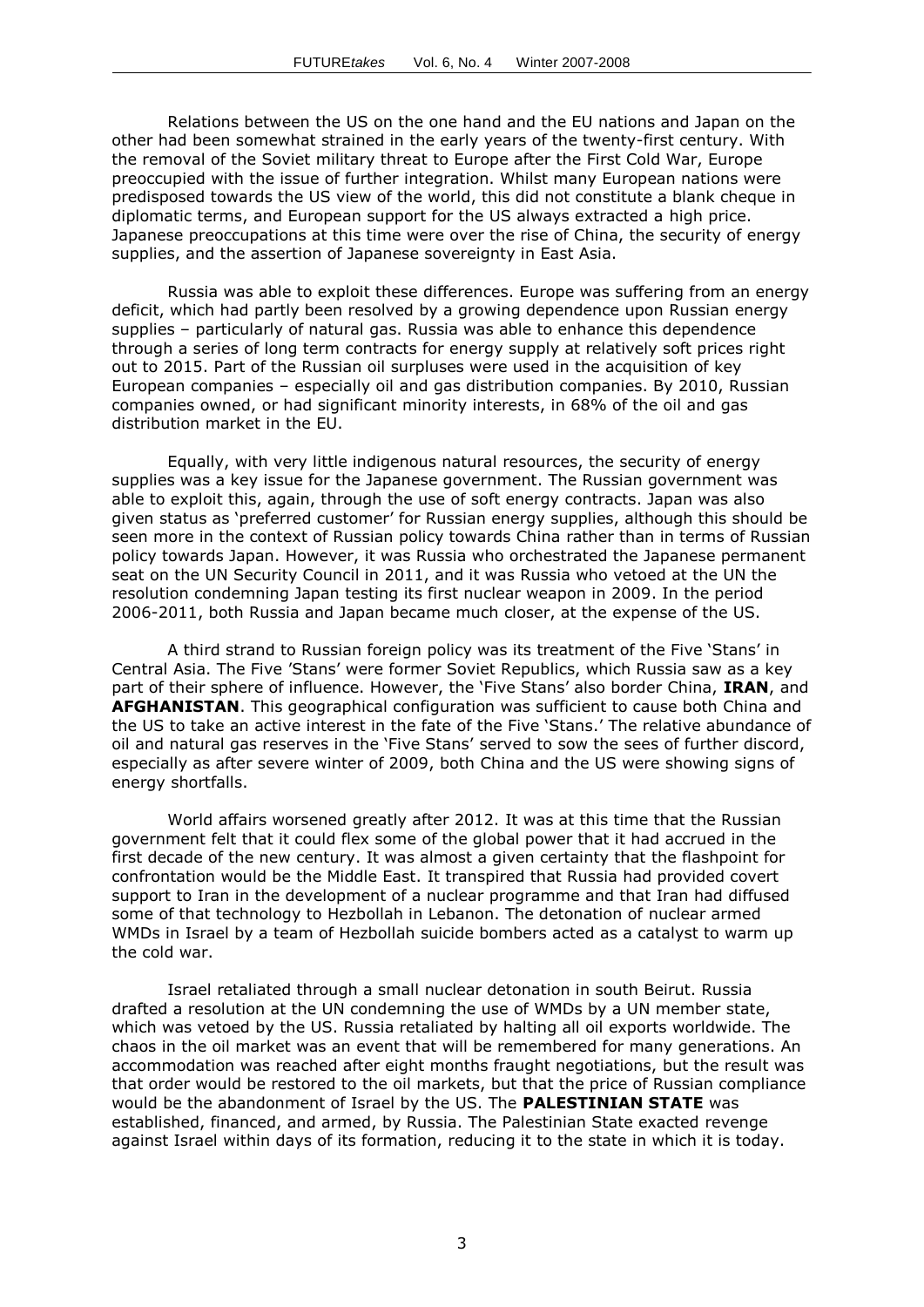By 2013, US foreign policy in the Middle East was in tatters. It was then that the US fully withdrew from **IRAQ**. The ruling classes in the various Middle Eastern kingdoms and principalities started to look very vulnerable to popular discontent. In order to disarm this discontent, a number of Middle Eastern states adopted a stance that was much more critical of 'the West,' and endeavoured to strengthen their ties with Russia.

Events over 2012-13 had the effect of weakening the US Dollar as an international currency. What had started as a softening of the currency soon developed into a full scale panic. It was the Asian nations who first added impetus to the crisis. The central banks of Japan, China, and South Korea, all of whom were by now dependent upon Russian energy supplies, had been quietly disposing of their long dated US T-Bonds. It was the sale order from the Bank of Japan of short dated US T-Bonds on October 17<sup>th</sup> 2013, along with the purchase of ECB Euro Bonds by Berkshire Hathaway on the following day, which led to the rout of the US Dollar. In 48 hours, the US Dollar had depreciated by 20%. To many commentators, this marked the end of the '**AMERICAN CENTURY.**'

The final weakening of the US currency came a few weeks later when the Russian government announced that all oil contracts from 1<sup>st</sup> April 2014 would be denominated in Euros. This was quickly taken up by a number of Middle Eastern states, and, by the end of 2014, all **OPEC** contracts were denominated in Euros. The effect on the US monetary system of such a shock was to add almost a war premium to US interest rates. Rising from 5% in September 2012 to 9% in December 2014, the effect on the US economy was an acute downturn in economic activity.

The rest of the world was relatively immune from this downturn in activity in the US. During the period 2006-14, globalisation had continued apace. The rising nations of this period, the 'BRIC' economies<sup>2</sup>, had developed sufficiently to lessen the dependence of the global economy upon the US consumer as an engine of growth. Whilst there was some downturn in global activity, the 'Great Recession of 2014-22,' as it is known in the US, was not at all severe in other areas of the world.

However, it did have a big impact in the US, and was sufficiently acute to dominate the US Presidential elections of 2016. By this time, the 'Red State; Blue State' division of the 2004 election had been replaced by a 'White State; Brown State' division. In geographical terms, the US was roughly divided by a line running from the south east corner in Florida to the northwest corner in Washington State. South of the line was 'Brown,' and north of the line was 'White.' The Great Recession made these divisions all that more acute.

The election of **PRESIDENT CABOT** in 2016 rather exacerbated matters. President Cabot appeared to be an austere man who did not catch the tempo of the nation. His policies were interpreted in the Brown States as designed to channel funds away from their interests into the interests of the already wealthy White States. A redistribution from the poor to the rich in a time of national hardship. It led to a campaign in the Brown States to withhold the remittance of Federal Taxes to the Federal Agencies. This campaign was very widely adopted in the Brown States and so successful that it brought the Federal Government to the edge of bankruptcy. It also emboldened the State of Texas to seek to leave the Union in 2018.

The potential secession of the State of Texas is seen by many authorities as the event that marks the end of the Second Cold War. At that point, the US economy was severely damaged, US prestige across the world was at the lowest in the history of the US, and the nation was bickering and fighting amongst itself. After 2018, Russia lost interest in challenging the US; there was nothing more to challenge. Instead, the focus

-

<sup>2</sup> Brazil, Russia, India, and China